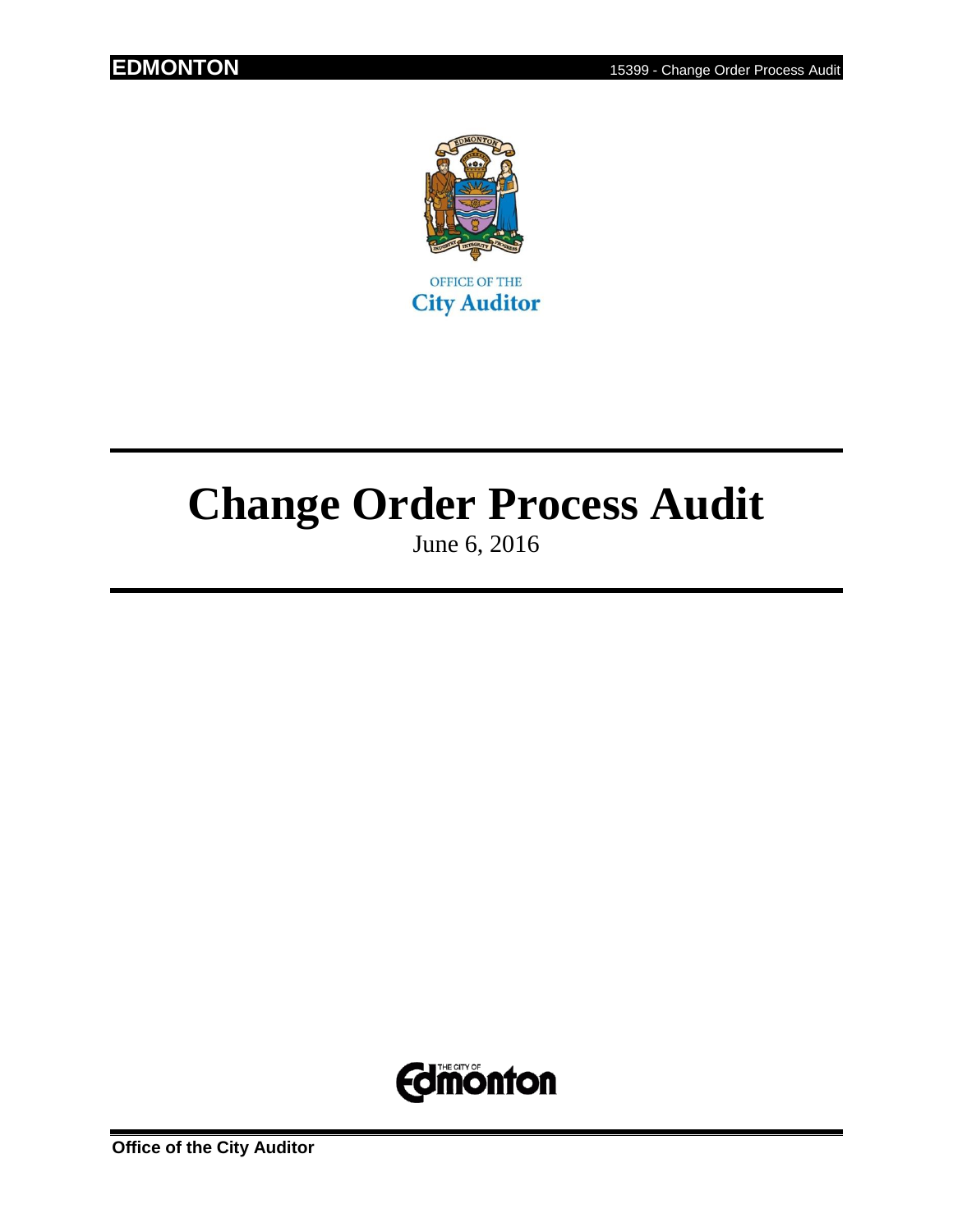The Office of the City Auditor conducted this project in accordance with the *International Standards for the Professional Practice of Internal Auditing*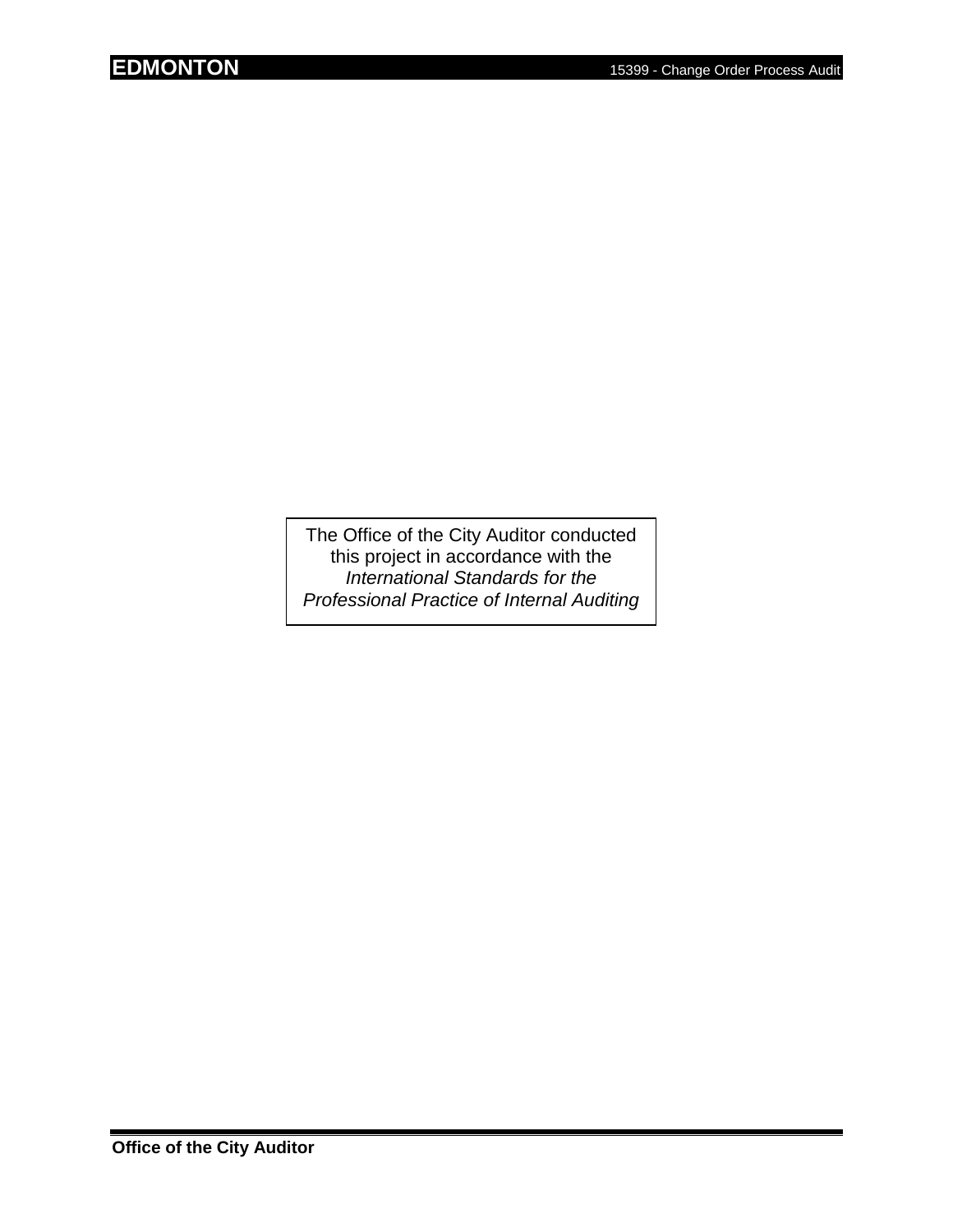# **Change Order Process Audit Table of Contents**

| 2. |  |  |  |  |
|----|--|--|--|--|
|    |  |  |  |  |
|    |  |  |  |  |
|    |  |  |  |  |
|    |  |  |  |  |
|    |  |  |  |  |
|    |  |  |  |  |
|    |  |  |  |  |
|    |  |  |  |  |
|    |  |  |  |  |
|    |  |  |  |  |
|    |  |  |  |  |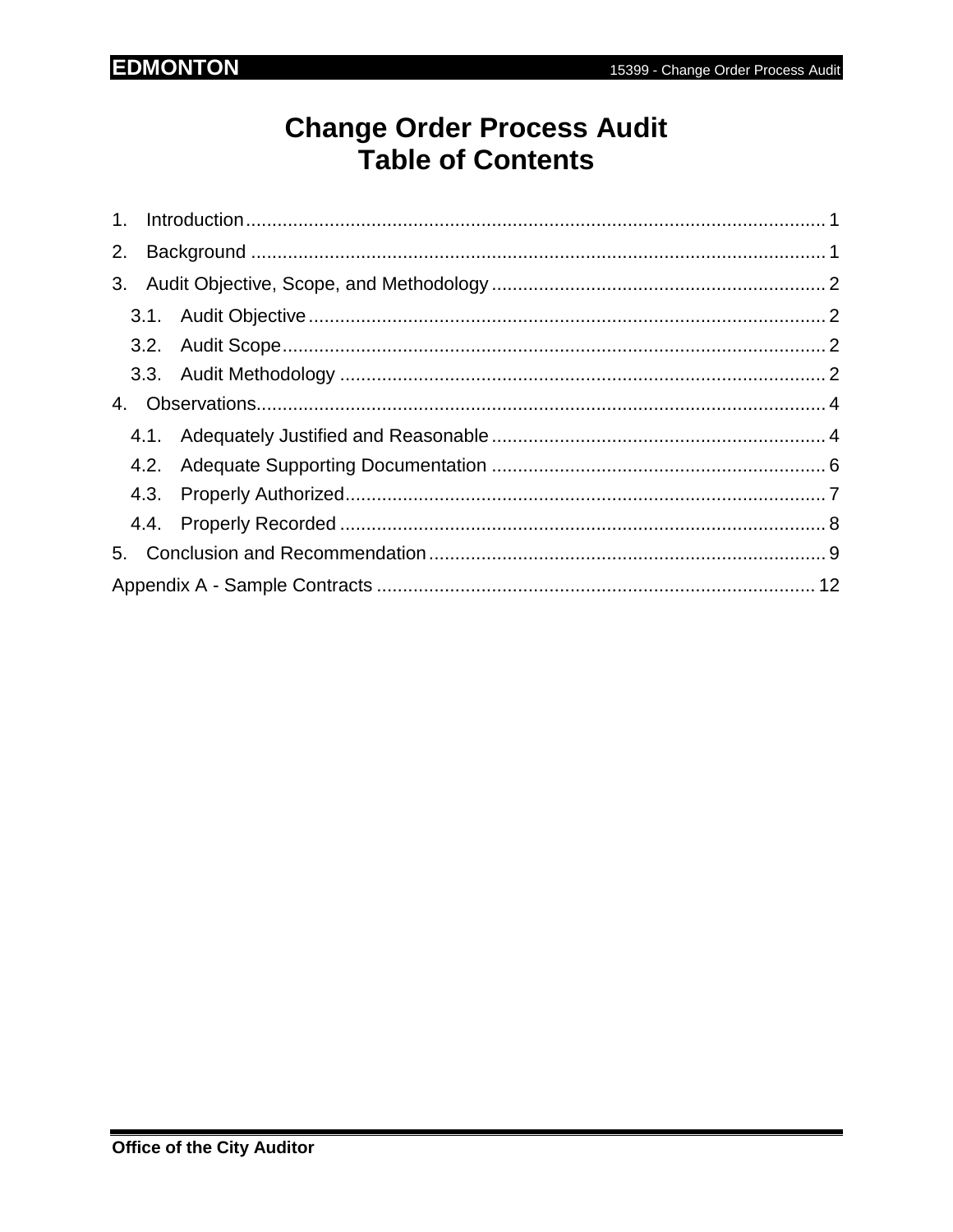This page intentionally left blank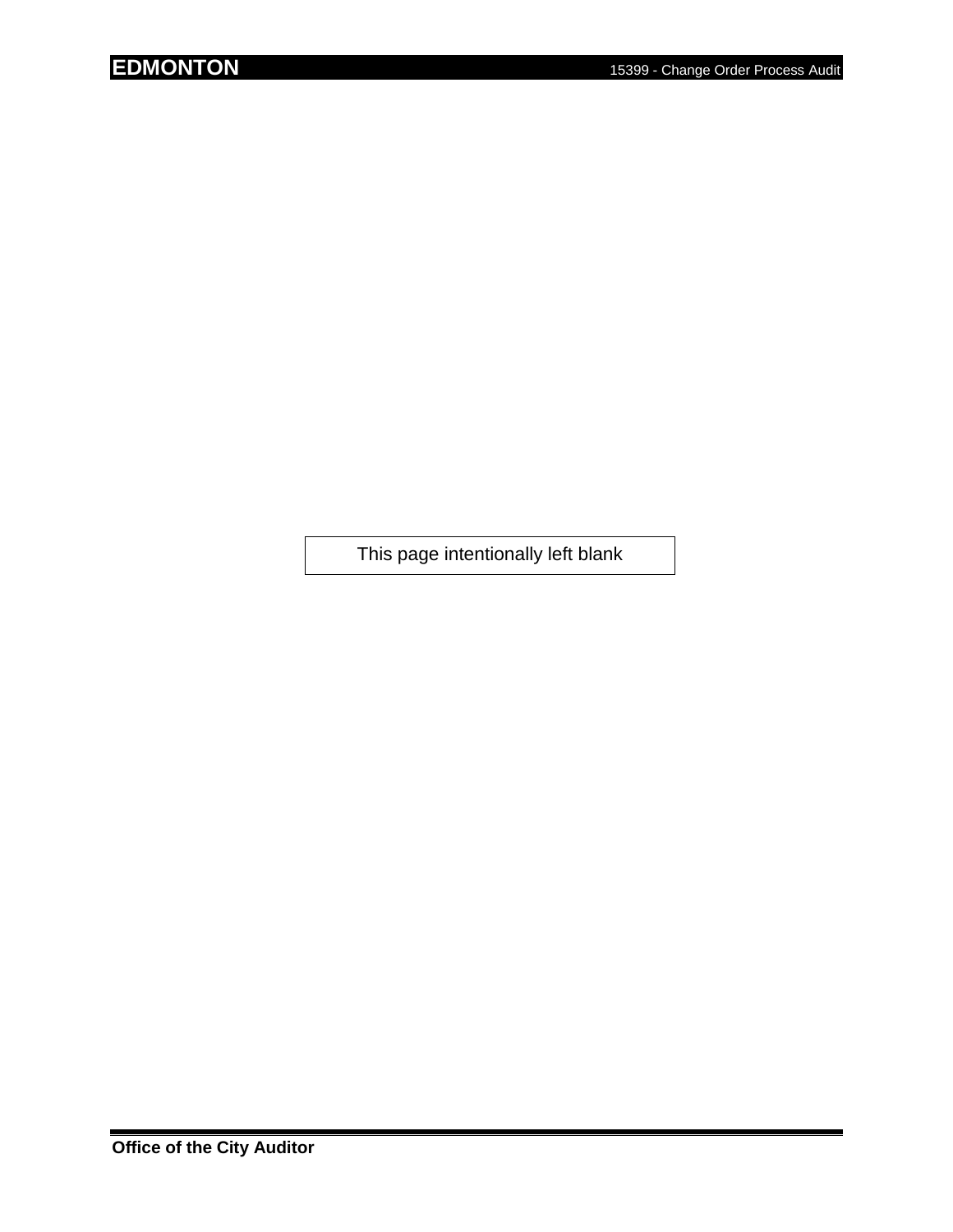# **Change Order Process Audit**

# <span id="page-4-0"></span>1. Introduction

The City of Edmonton enters into a significant number of contracts each year for the external provision of a wide variety of goods, services, and construction. Changes to these contracts are inevitable, due to the many unknown factors at the time the contracts are awarded. Managing these changes effectively is important to ensure that the City obtains value from its contracts.

<span id="page-4-1"></span>The Office of the City Auditor (OCA) included an audit of the City's Change Order Process in its *2015 Annual Work Plan*.

# 2. Background

Once the City has entered into a contract, the contract manager (i.e., a City employee working in the Departments) can use a change order<sup>1</sup> to:

- Add funds to a contract or use an existing option to renew;
- Modify the timeline of a contract;
- Add or remove work;
- Adjust prices; and,
- Execute other changes (e.g., replacing a named resource on a contract).

However, using change orders also opens the City up to the risk of overpaying suppliers or not obtaining the best value from its contracts, as well as potential regulatory or legal exposure.

The proper use of change orders is the responsibility of the contract manager; however, they are supported by Corporate Procurement and Supply Services Branch (CPSS) staff.

Currently, the City does not have a policy or directive specific to the use of change orders. The City's Corporate Centre for Project Management does provide some guidance for change management for large complex construction projects. There is also some guidance for changes to Professional Services Agreements (PSAs) provided by CPSS.

The total value and the total number of change orders issued by the City are not currently available. At the time of this audit, the OCA was not able to obtain this

 $\overline{a}$ 

 $1$  Where the term "Change Order" is used in this report, it is intended to represent all types of contract changes including Amending Agreements (where a formal agreement exists), Purchase Order (PO) Change Orders (where the PO is the contract), and internal changes to Purchase Orders (for changes that are not communicated to suppliers).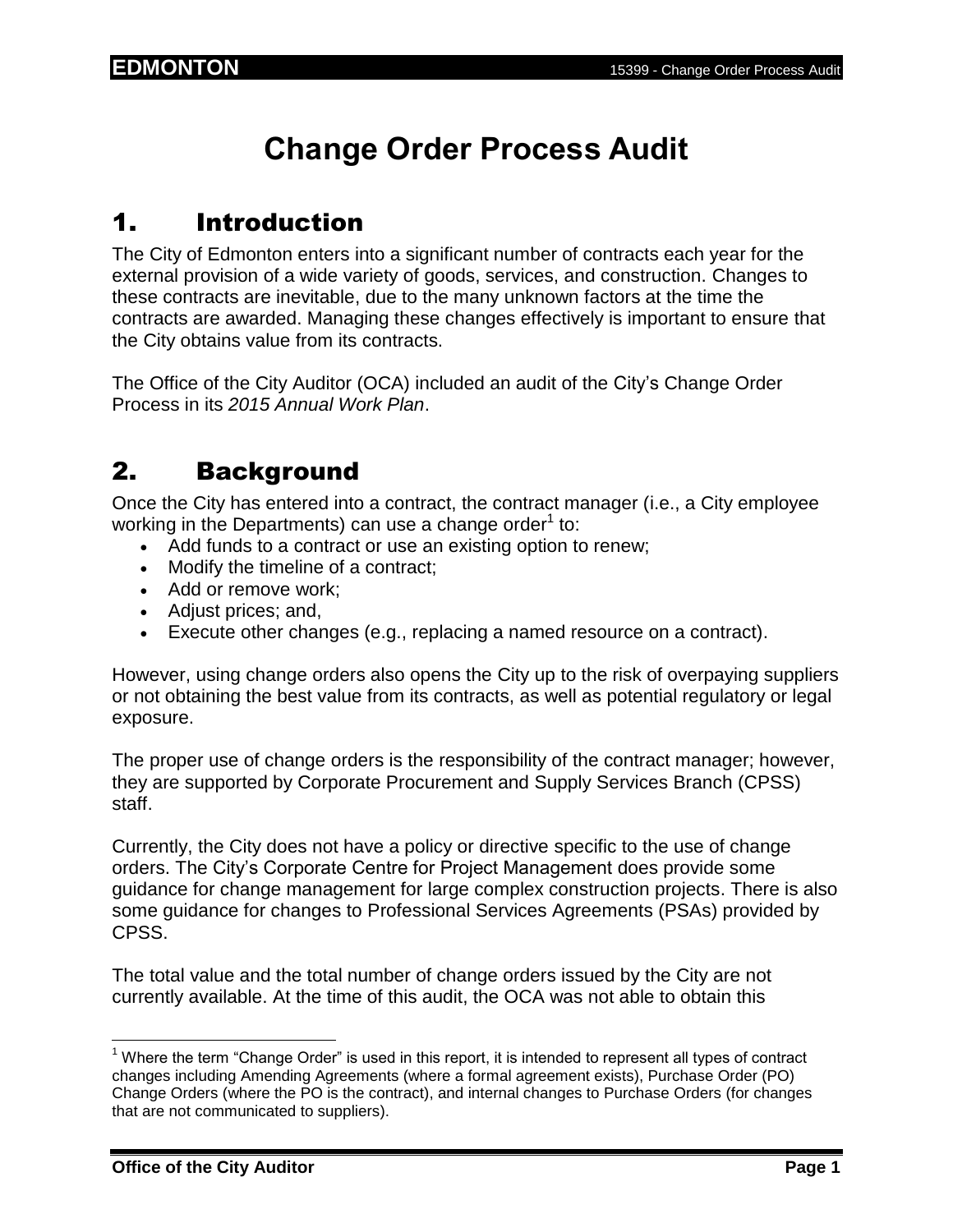information due to the fact that the City does not maintain change order information in a way that is reportable via the City's financial system (SAP). When the financial and purchasing modules of the system were implemented in 1996, reporting of change orders was not identified as a requirement. However, effective January 1, 2016, CPSS began capturing additional procurement-related information (including change order information) using a new supplier performance application. This will enable corporate reporting and monitoring of change orders in the future.

As well, the Financial and Corporate Services Department, on behalf of the City, is leading the Corporate Procure to Pay and Contract Management Review Project in 2016. As part of this project, CPSS is developing a new Contract Management Directive, Procedure, related guidance, training, and compliance monitoring processes. These are expected to include clear guidance regarding the authorization and use of change orders.

# <span id="page-5-0"></span>3. Audit Objective, Scope, and Methodology

# <span id="page-5-1"></span>**3.1. Audit Objective**

The objective of this audit was to determine if the City has effective change order processes that support best value.

# <span id="page-5-2"></span>**3.2. Audit Scope**

The scope of this project included all contracts (complete and in-progress) with change orders in the period of January 2014 through October 2015. In order to conclude on the objective, we reviewed the change orders on a sample of contracts from this time period.

# <span id="page-5-3"></span>**3.3. Audit Methodology**

### **Sample**

We judgementally chose a sample of 25 contracts with change orders to review. This sample size does not allow us to generalize our findings over the entire population of contracts with change orders $2$ .

In total, the 25 contracts we reviewed had 88 change orders worth approximately \$269 million. The list of the contracts we reviewed is included as Appendix A.

We chose contracts to ensure a mixture of procurement methods and responsible departments. Table 1 shows the number of contracts we reviewed by procurement method and the number by department.

 2 In order to have a representative sample, we would have to look at over 200 contracts. The time and resources required to do this type of analysis would be prohibitive.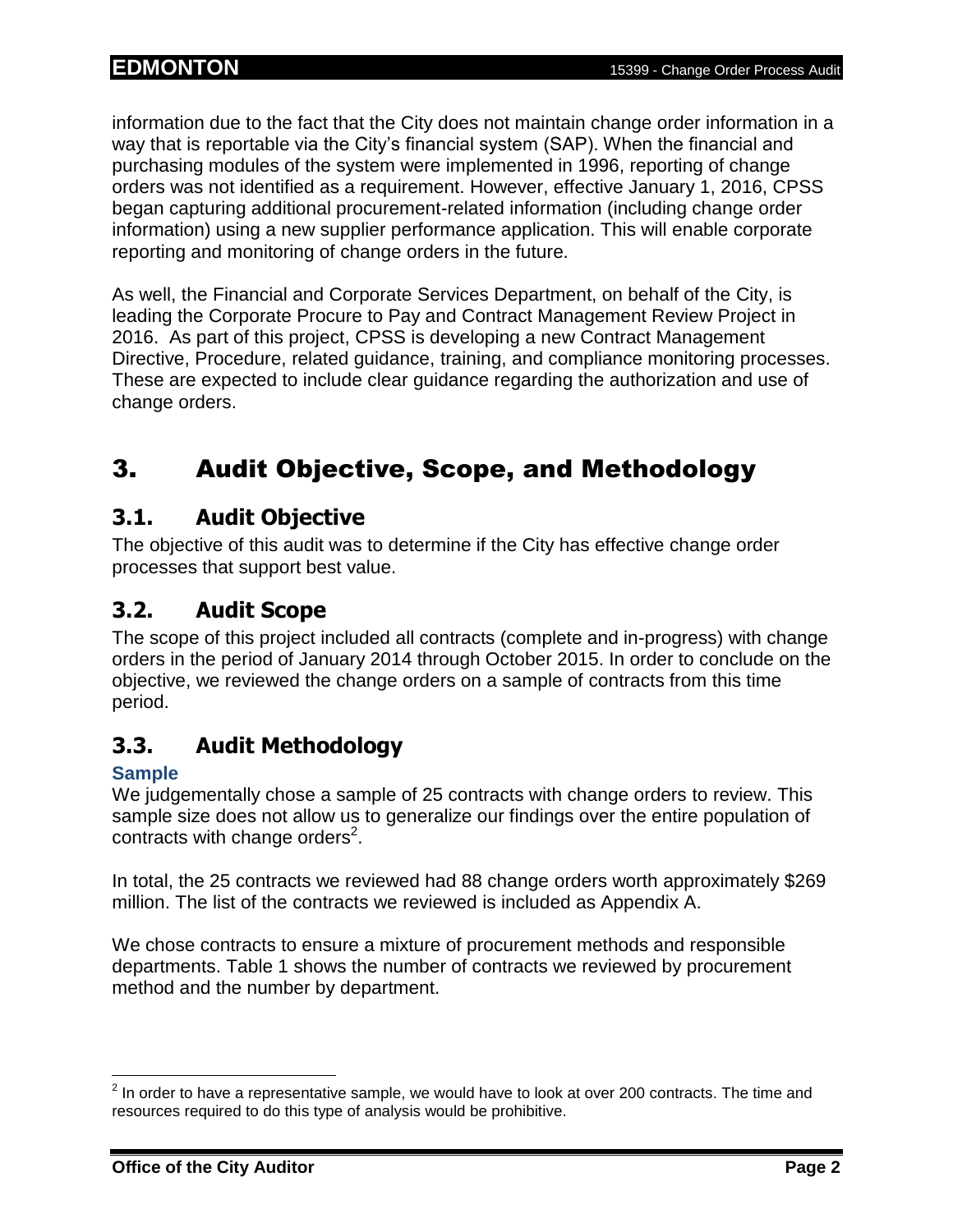#### **Table 1 – Number of Contracts Reviewed by Procurement Method and by Department**

|                                             | # of Contracts in Sample |  |  |  |  |  |
|---------------------------------------------|--------------------------|--|--|--|--|--|
| <b>Procurement Method</b>                   |                          |  |  |  |  |  |
| <b>Publicly Tendered</b>                    | 13 (52%)                 |  |  |  |  |  |
| Sole Source <sup>3</sup>                    | 9(36%)                   |  |  |  |  |  |
| Single Source <sup>4</sup>                  | 3(12%)                   |  |  |  |  |  |
| <b>TOTAL</b>                                | 25 (100%)                |  |  |  |  |  |
| <b>Department:</b>                          |                          |  |  |  |  |  |
| <b>City Operations</b>                      | 13 (52%)                 |  |  |  |  |  |
| <b>Integrated Infrastructure Services</b>   | (28%)                    |  |  |  |  |  |
| Sustainable Development                     | 2(8%)                    |  |  |  |  |  |
| <b>Financial and Corporate Services</b>     | 2(8%)                    |  |  |  |  |  |
| <b>Communications and Public Engagement</b> | (4%)                     |  |  |  |  |  |
|                                             | 25 (100%)                |  |  |  |  |  |

Also included in the sample were the Walterdale Bridge Replacement<sup>5</sup> and two other consulting contracts for large capital projects.

#### **Criteria**

 $\overline{a}$ 

In order to review the effectiveness of the change order process, we require audit criteria against which to assess the City's practices. Typically audit criteria are developed from the documented policies, directives, and procedures that describe the expectations of the City for this type of work.

At the time of this audit, the City did not have a corporate process relating specifically to the use and authorization of change orders for all types of contracts. Therefore, we developed the criteria, based on our assessment of risks relating to change orders. We determined that in order for there to be an effective change order process we would expect that all change orders are:

- Adequately justified and reasonable;
- Supported by adequate documentation;
- Properly authorized; and,
- <span id="page-6-0"></span>• Properly recorded.

 $3$  Sole Source - Where there is only one source of supply within the marketplace which can provide the good, service or construction.<br><sup>4</sup> Single Seuree, Where a buy

Single Source - Where a business decision is made by the Department to use a single source of supply when other sources exist within the marketplace.<br><sup>5</sup>. As indicated in our March 21, 2015 Presettive A

<sup>&</sup>lt;sup>5</sup> As indicated in our March 31, 2015 *Proactive Audit Involvement in Capital Projects* Report.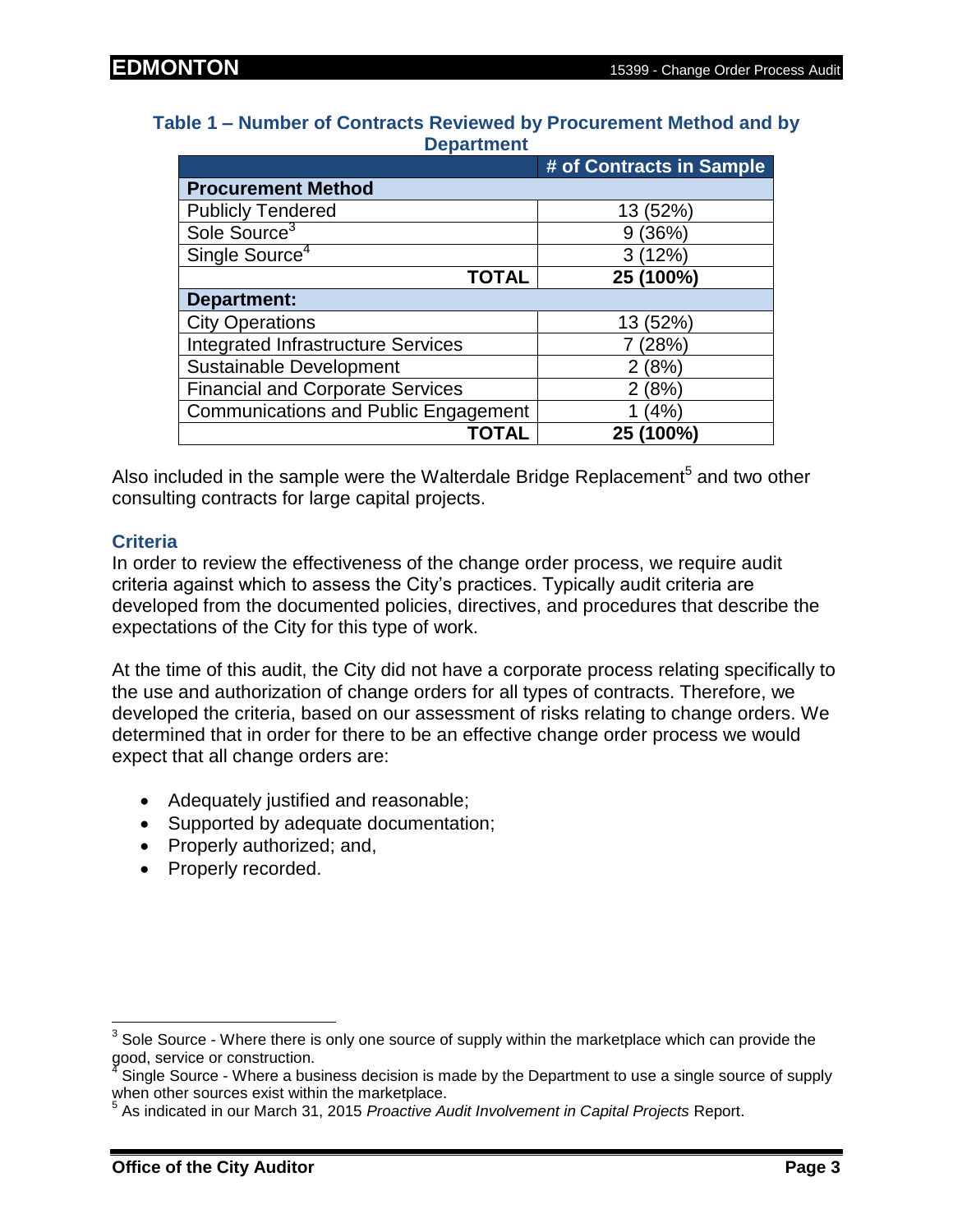# 4. Observations

The results of our testing shows that, despite the City not having a corporate process relating specifically to the use and authorization of change orders, the change orders in the majority of the contracts we reviewed met each criterion. However, a number of the contracts did have at least one change order that did not meet one or more of our criteria. Our findings point to areas where the effectiveness of the change order process could be improved to help ensure the City is achieving the best value from its contracts.

Figure 1 shows the number of contracts in our sample with change orders that met and did not meet each of the criteria.



### **Figure 1 – Testing Results Summary**

The remainder of this report discusses the results of our testing relating to each of our criteria, including a description of the criteria.

## <span id="page-7-0"></span>**4.1. Adequately Justified and Reasonable**

### **Criteria**

To assess if a change order was adequately justified and reasonable we determined if:

- There was a legitimate or valid reason for the change (adequately justified). o Examples:
	- For the agreement the City has with the supplier of DATS buses, City staff used a change order to increase the total value of contracts to accommodate the purchase of 25 additional buses.
	- For the agreement the City has to purchase bus shelters and parts, City staff used a change order to exercise the option to extend the agreement for the first of six one-year options.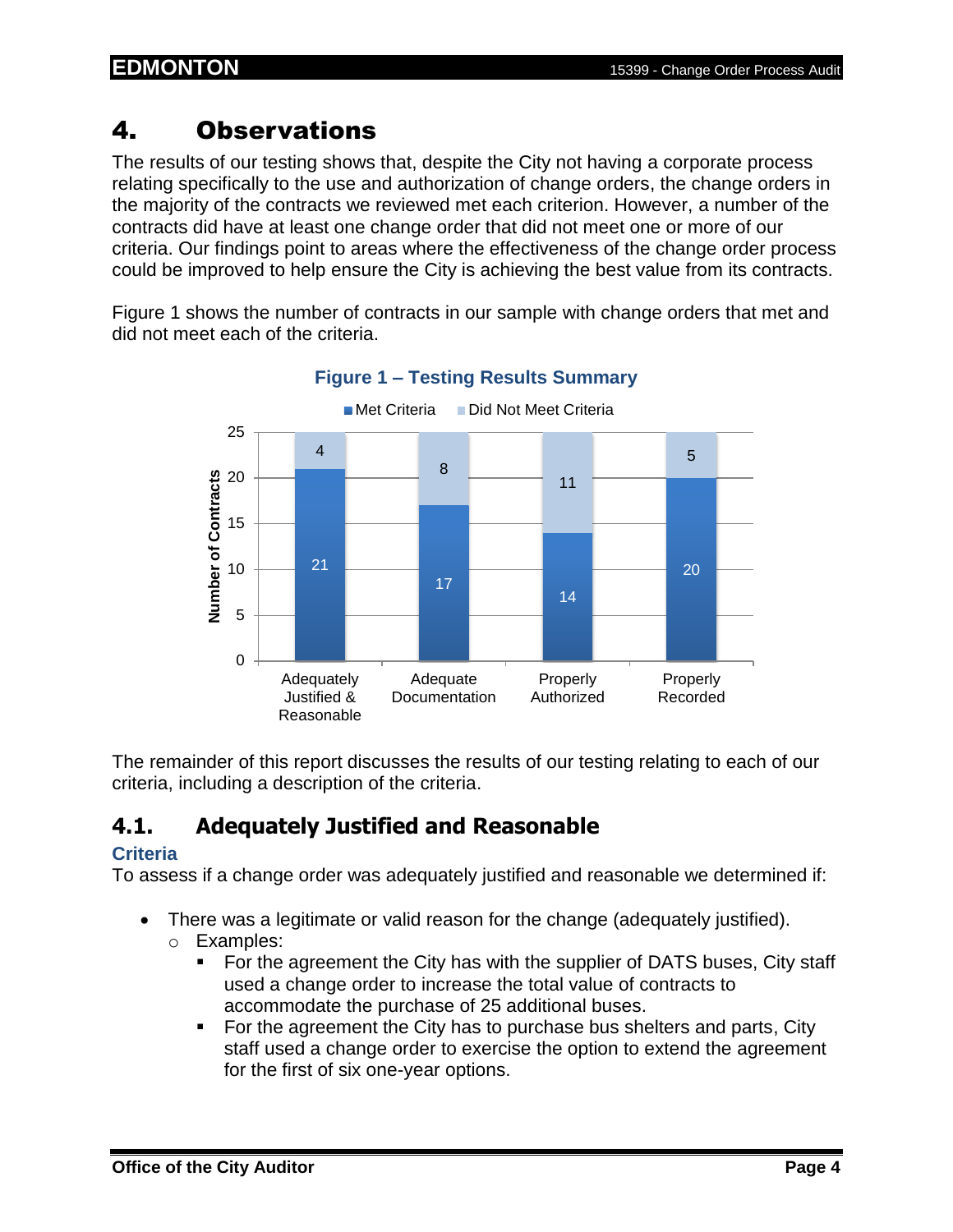- The amount and type of work being added relate to the original contract, but was not included in the original contract (reasonable).
	- o Example:
		- For the City's agreement for shaft repairs at the 99 Street LRT access shaft, City staff used a change order to include additional repairs discovered after the contractor had removed the unsound concrete per the contract.
- The amount and type of work being added could not reasonably have been anticipated at the time the original contract was awarded (reasonable).
	- o Examples:
		- The City has an agreement for the purchase of TV advertising. City staff used a change order to increase the value of the contract because there were going to be more than the expected number of campaigns.
		- For the agreement the City has to have private property cleaned-up, City staff used a change order to increase the value of the contract to pay for the higher than expected number of nuisance properties requiring cleanup.
- The dollar value of the change order was supported (reasonable).
	- o Examples:
		- In the agreement the City has with the engineering company for the Walterdale Bridge replacement, one of the change orders had 18 line items. Each line item had a quote from the engineer for the costs associated. The total of these agreed to the total value of the change order.
		- In the agreement the City had to build Lee Ridge Park, City staff used a change order to increase the value to the contract in order to purchase additional required sod. The quoted price for the sod agreed to the change order value.

#### **Risks**

When change orders are not adequately justified and reasonable there is a risk that the City will not get the best value for additional work done, as tendering the work may have resulted in cost savings. As well, contract managers can avoid trade agreement restrictions that require contracts to be tendered by using a change order to contract for new work. There is also a potential to over pay for changes if the increase in value is not supported.

#### **Observations**

We found that the change orders used in 84 percent of the contracts we reviewed were adequately justified and reasonable. There were 4 contracts that had change orders that did not meet our criteria to be considered adequately justified and reasonable.

For one of these contracts we assessed that the reason for the change was not legitimate or valid (i.e., not adequately justified) and the dollar value of the change order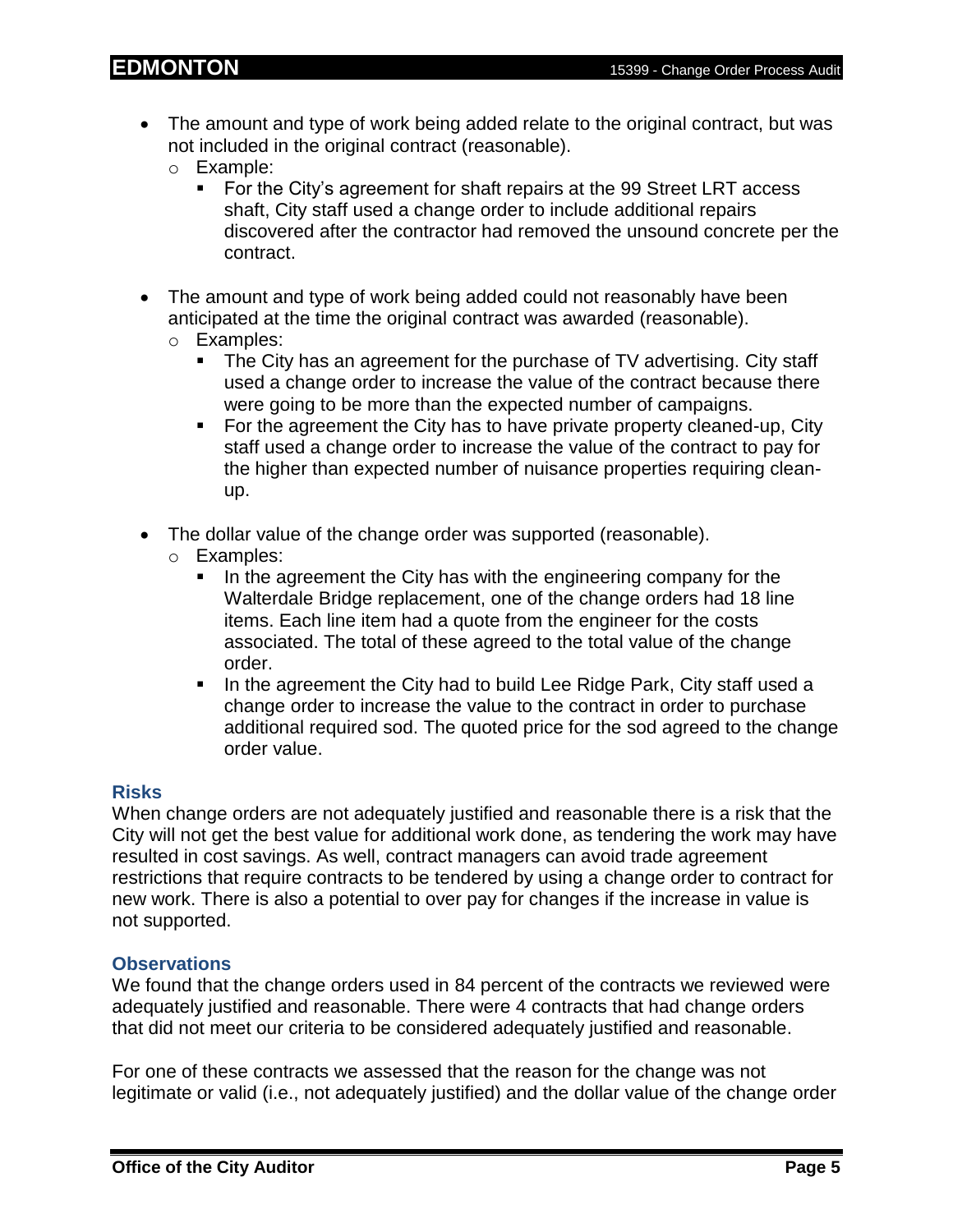was not supported (i.e., the dollar value of the change order is not reasonable because it is not in line with quotes provided by contractors or estimates done by the City).

In the other three contracts the reasons for the change orders were legitimate, but the dollar value of the change orders were not supported. As well, one of these three also had a change order that was not reasonable because it was for new work.

Even though most contract managers ensured their change orders were adequately justified and reasonable, without proper guidance on when to use and when not to use change orders there is still a risk that the City will not get the best value from the contract.

To ensure all change orders are adequately justified and reasonable the City should develop corporate guidance on the use of change orders. **Recommendation 1**

# <span id="page-9-0"></span>**4.2. Adequate Supporting Documentation**

### **Criteria**

We assessed the supporting documentation for each change order to ensure the contracting department or CPSS retained relevant information in an organized paper or electronic file. Relevant information will vary between contracts but should include:

- The original executed contract;
- A copy of the signed change order;
- Correctly completed and authorized approval documents (requisitions, etc.);
- Evidence of supplier approval (if required);
- Support for the reasonableness and justification of each change order (e.g., quote from supplier and emails showing contract requirements have been met); and,
- Support for the change order value and timelines included in SAP.

### **Risks**

When adequate supporting documentation is not retained it can be difficult to demonstrate if a consistent change order process was followed, a reasonable decision was made, or compliance with required contract administration policies. As well, the City may not be able to provide supporting evidence during a dispute with suppliers (e.g., signed copies of agreements by suppliers and the City).

### **Observations**

We found that the change orders used in 68 percent of the contracts we reviewed had adequate supporting documentation. There were 8 contracts that had change order files that did not meet our criteria for adequate supporting documentation. Table 2 shows a summary of the number of contracts that did not meet our criteria and why.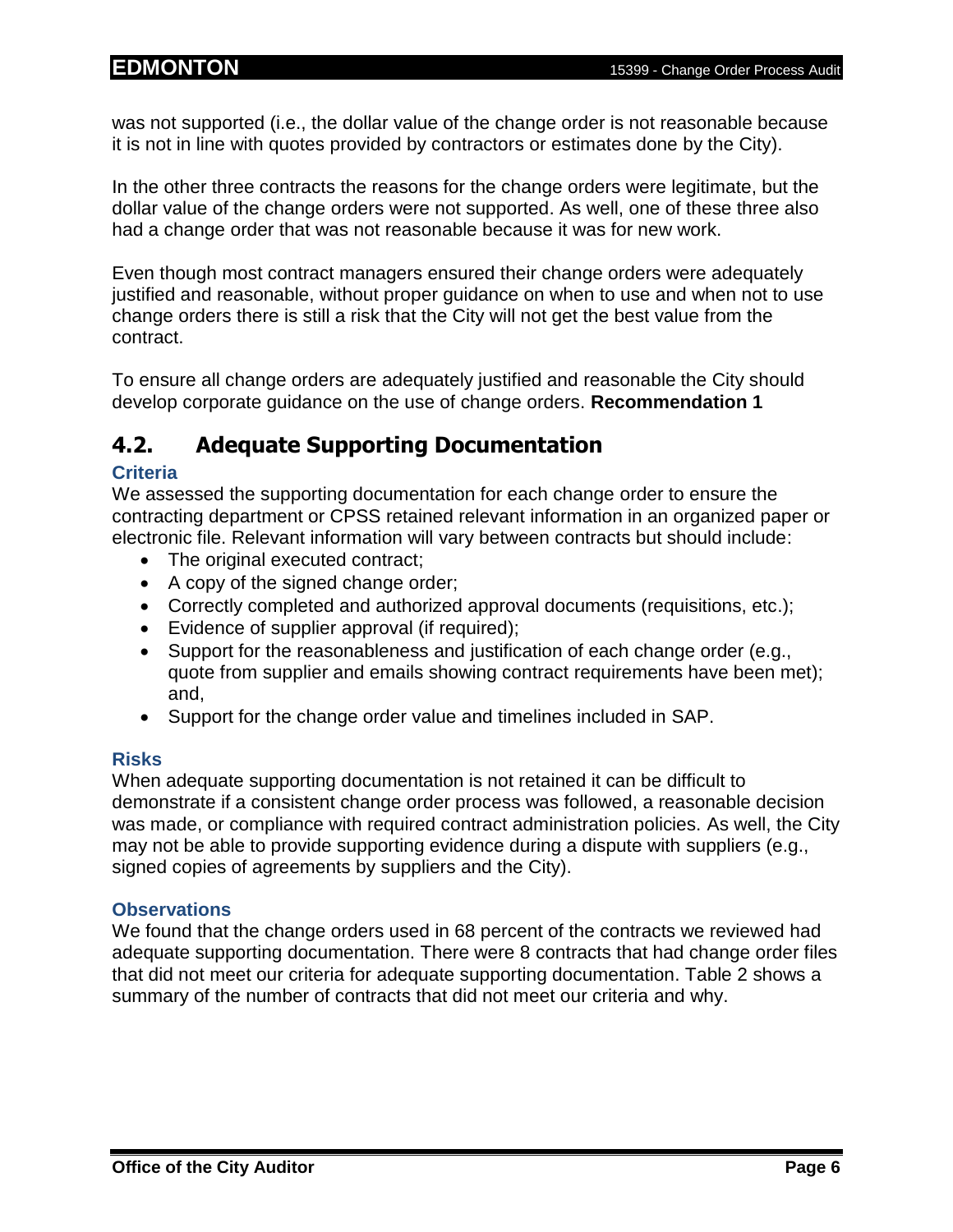#### **Table 2 – Inadequate Supporting Documentation Testing Summary**

| <b>Reason</b>                                                                                                             | # of<br><b>Contracts</b> |
|---------------------------------------------------------------------------------------------------------------------------|--------------------------|
| 1. All required documentation was found, but it was not kept in an<br>organized paper or electronic file.                 |                          |
| 2. File did not include all relevant information.                                                                         | 5                        |
| 3. The documents used to obtain approval for the expenditures relating<br>to the change order were incorrectly completed. |                          |

We found that the level of documentation maintained by contract mangers and CPSS staff was not always consistent. Consistent record keeping is important in order to demonstrate the transparency and adequacy of the decisions and processes for change orders. To ensure key change order records are kept consistently, the City should develop a solution to ensure the appropriate amount of documentation is kept for each change order file (e.g., a checklist). It should also be clear what documentation CPSS will retain and what documentation is the responsibility of the contract manager to retain. **Recommendation 1**

# <span id="page-10-0"></span>**4.3. Properly Authorized**

#### **Criteria**

To assess if a change order was properly authorized we determined if:

- The expenditure amount or change to the contract was authorized.
	- o As long as there was evidence of review and approval of the value of the change order and any changes to the contract, we considered the change order to have been authorized. Evidence of review and approval could come in many forms (e.g., signature on payment requisition or amending agreement, email, or memo).
- The expenditure amount or change to the contract was authorized by someone with the proper authority.
	- o As there is no corporate guidance specific to authorizing changes to contracts and expenditures due to change orders, we developed criteria based on the City's policy relating to procurement and the City's delegation of authority, which flows from the City Manager and identifies the authority to procure goods and services and enter into contracts.
- The work relating to the change order was started after the change order was approved.
	- $\circ$  For example, during a construction project if a change order was used to increase the scope of work on a project, we ensured that the date that the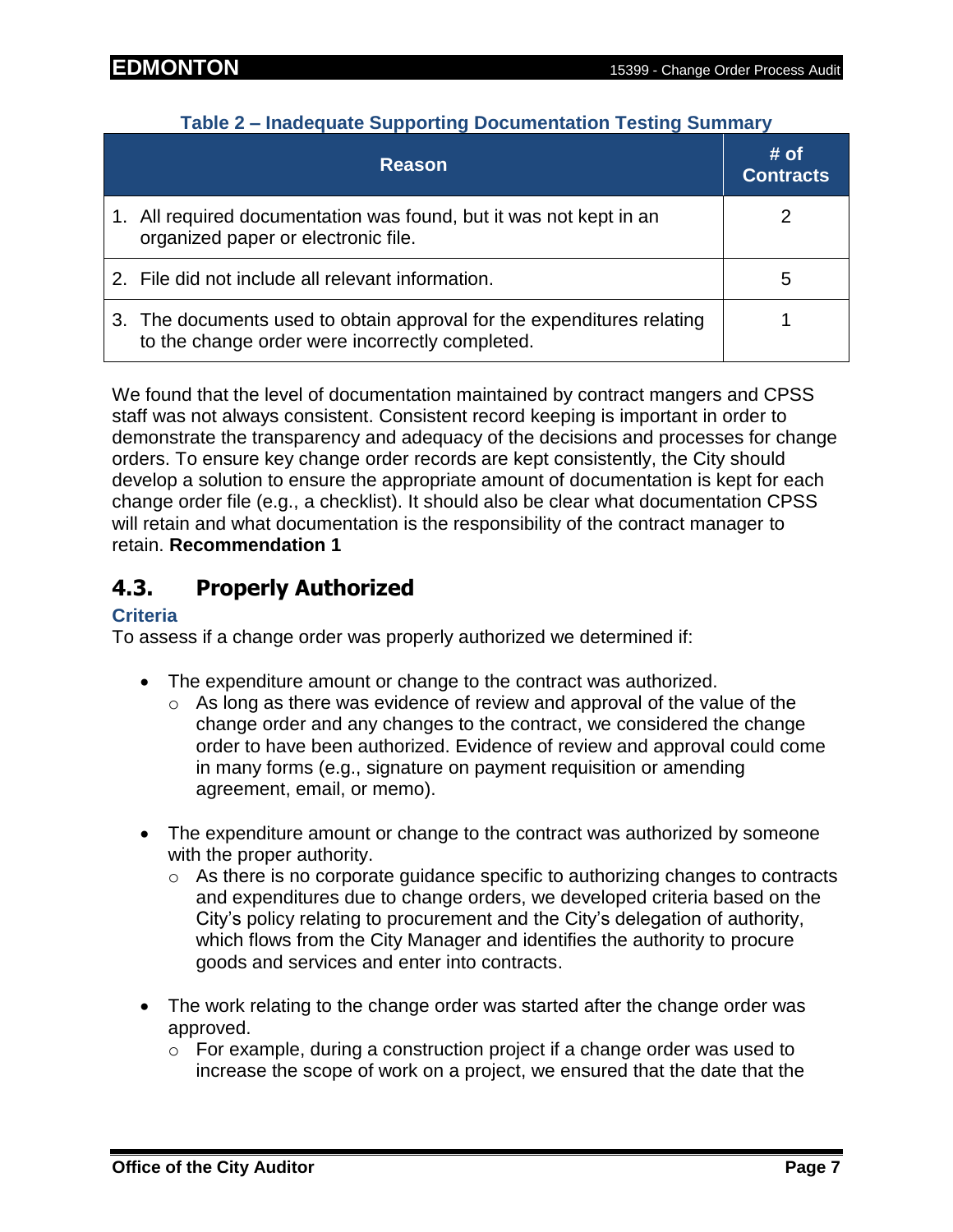change order was first approved by the City was before the date of the first invoice relating to the new work.

#### **Risks**

When change orders are not properly authorized, accountability and responsibility for contract costs, timing, and quality (depending on the nature of the change order) may be impacted. Also, unauthorized change orders may lead to unnecessary work being performed.

#### **Observations**

We found that the change orders used in 56 percent of the contracts we reviewed were properly authorized. There were 11 contracts that had change orders that did not meet our criteria for being properly authorized for the following reasons:

- Two contracts had change orders where the value of the change orders were not authorized;
- Four contracts had change orders where the value of the change orders were not authorized by someone with the proper authority (based on our criteria);
- Four contracts had change orders where work started before the change order had been approved by the appropriate person; and,
- One contract had one change order where the value of the change order was not authorized, two where the value of the change order was authorized, but not by someone with the authority level from our criteria, and two where work started before the change order was approved.

We also found that the values of the change orders were not authorized consistently across the organization. The forms provided to approvers are different (requisition forms), and the method for obtaining approvals are different (signature, email, memo, etc.) depending on the Branch and Department.

A potential reason for the inconsistency is the lack of clear guidance that specifically relates to the approval of change orders. There is also a lack of guidance for dealing with exceptions, such as situations where waiting to obtain proper approval would result in additional costs to the City. **Recommendation 1**

## <span id="page-11-0"></span>**4.4. Properly Recorded**

#### **Criteria**

The details for a change order must be properly documented in order to have a record of the contract that is accurate and complete. To assess if a change order was properly recorded we determined if:

- The total value of the change order(s), added to the base contract amount, matched the revised contract amount in SAP. This included ensuring that the approved change order amount matched what was recorded in SAP.
- The date until which the contract is valid in SAP matches to the change order (if applicable).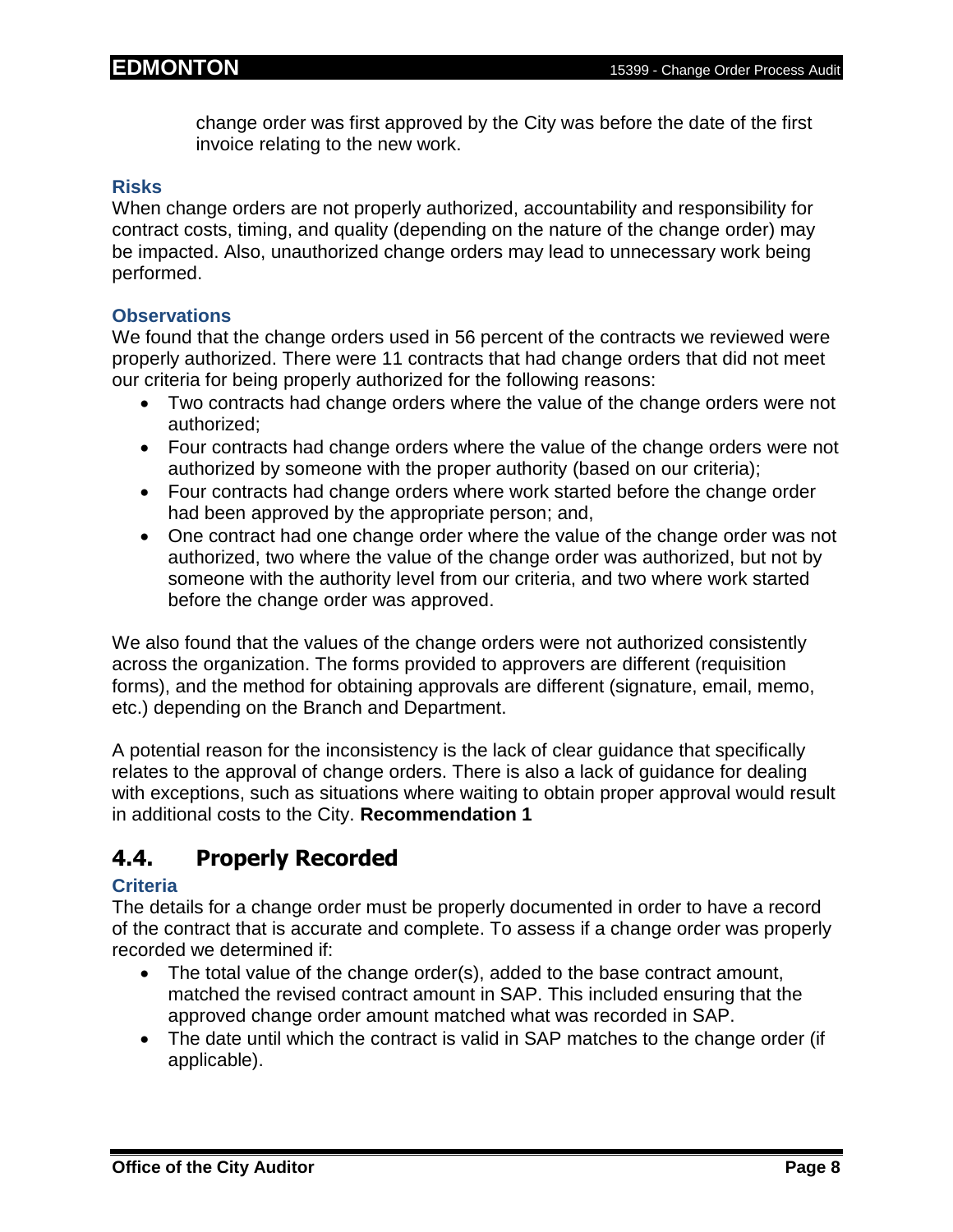#### **Risks**

There is a risk that an error in SAP could increase the value of the contract and result in unauthorized contract payments. Management believes that this risk is low given that it is mitigated by the invoice review and verification that occurs prior to payment, which may catch any potential overpayments. As well, if the date the contract is valid until is not correct it could affect being able to pay the supplier.

#### **Observations**

We found that the change orders used in 80 percent of the contracts we reviewed were properly recorded in the City's financial system. There were 5 contracts that had change orders that were not properly recorded. This was because the total value of the change order(s), added with the base contract amount, did not match the revised contract amount in SAP. As well, the approved change order amount did not match what was recorded in SAP. The risk associated with overpayment for these discrepancies is fairly low as the dollar values are less than \$130,000 and in two cases the amount recorded in SAP is actually less than the value of the contracts.

# <span id="page-12-0"></span>5. Conclusion and Recommendation

The lack of an established process and controls, specifically related to the use and approval of change orders made it challenging to assess the effectiveness of the City's change order process in obtaining best value. We developed criteria that would provide us with indicators of possible areas of risk to the effectiveness of the change order process. We found that in the current environment there is more risk related to having change orders that are properly authorized and that have adequate supporting documentation then of them not being adequately justified and reasonable or not properly recorded.

Using change orders also opens the city up to the risks of overpaying for goods, services, and construction or not obtaining the best value from its contracts, as well as potential regulatory or legal exposure.

Management has already recognized that there are risks with the current process and has begun to develop a new Contract Management Directive, Procedure, related guidance, training, and compliance monitoring processes that will include clear expectations regarding change orders.

We agree that the development of a control framework will help to reduce the risks in the current change order process.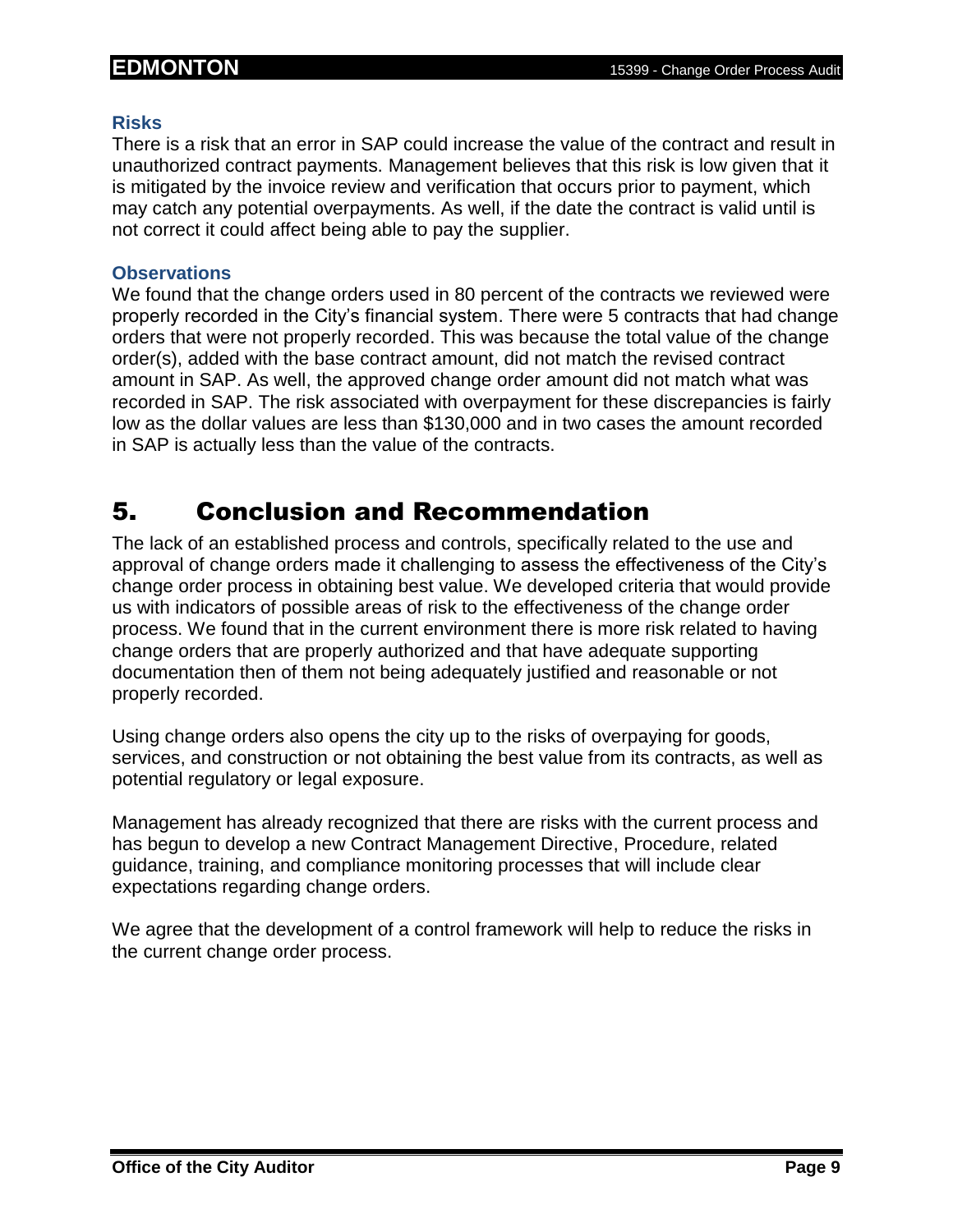### **Recommendation 1 – Change Order Process**

We recommend that the City Manager develop a process and controls for the use and authorization of change orders in consultation with Corporate Procurement and Supply Services (CPSS) Branch staff, Department staff, and the staff in the City's Corporate Centre for Project Management. Specifically the new Directive, Procedure, related guidance, training, and compliance monitoring processes should address these issues identified in our testing:

- 1. Guidance (including examples) for when a change order can be used and when it should not be used.
- 2. A solution to ensure change order file documentation is complete and consistent.
- 3. Guidance specifically relating to approval requirements for change orders (expenditures and contract changes).
- 4. Standardized templates for obtaining approval for funding of change orders.
- 5. Methods to approve change orders in a timely manner so as to not delay projects or cost the City money.

#### **Management Response**

#### **Action Plan:**

Administration accepts the Office of the City Auditor recommendation related to improvements to the City's change order processes.

Late in 2015, City Administration initiated a Procure to Pay and Contract Management Transformation project to review and revise corporate procurement, contract management (including change orders) and payment practices at the City of Edmonton to align with evolving public sector best practice and to respond to improvement opportunities raised in this and other recent audits.

#### *Project Goal & Objectives*

The goal of this project is to review and implement enhancements to the City of Edmonton's procurement, contract management and payment activities with the goal of:

- 1. Increasing compliance of procurement, contract, supplier management and payment practices in a consistent manner across the Corporation.
- 2. Achieving higher corporate outcomes associated with procurement, contracting and payment activities.

As part of this project, change orders are being addressed within the Contract Management stream of activities. Administration will develop a contract management Directive, Procedure, related guidance, training, and compliance monitoring processes aligned with the above goals and Change Order audit recommendation.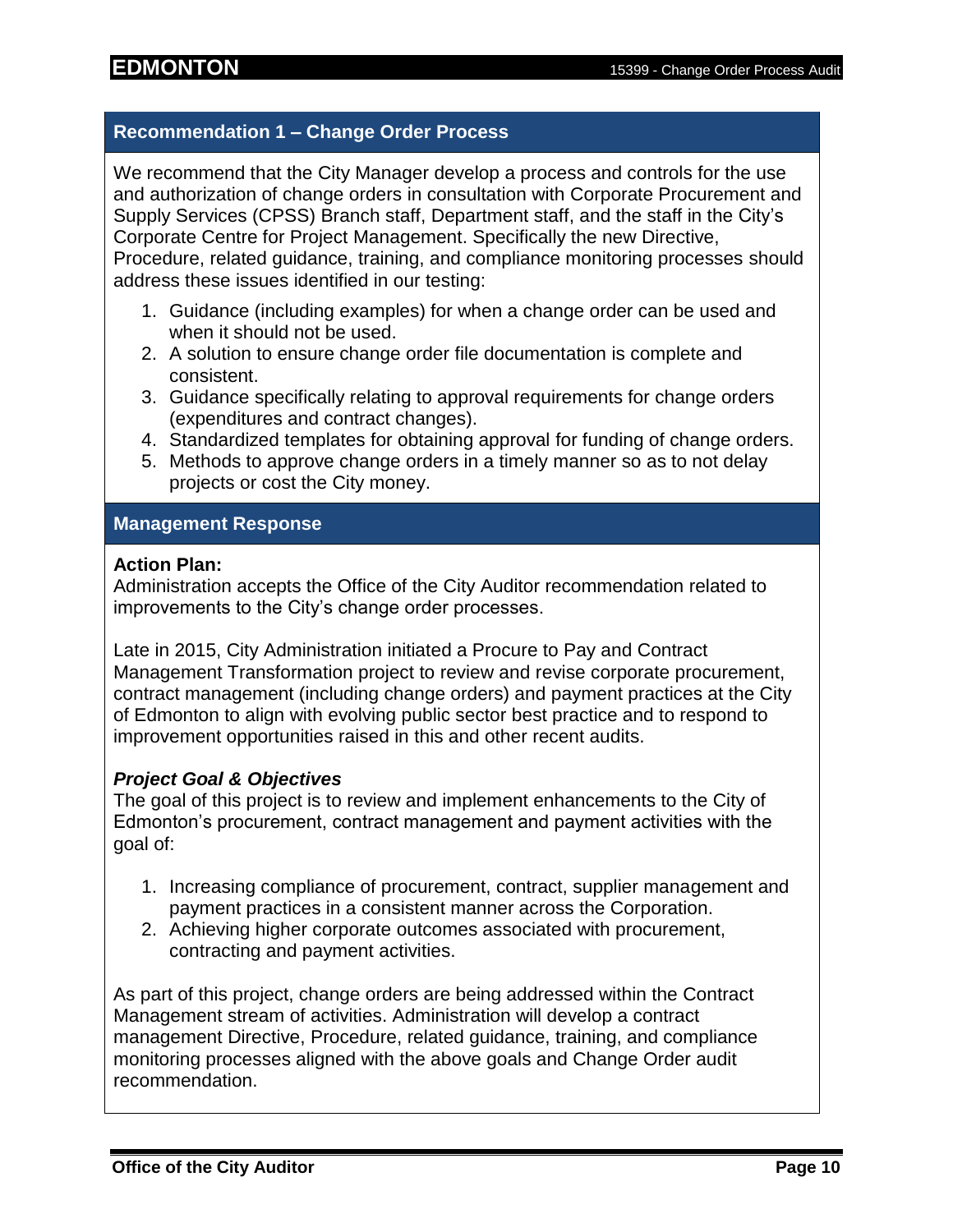### **Planned Implementation Date:**

- 1. Interim contract management training delivered to 200 City staff in project/contract management roles (June 30, 2016)
- 2. Contract Management Directive & Procedure, including guidance and file documentation requirements, developed & approved by CLT (Dec 31, 2016).
- 3. Contract Management training program developed within City of Edmonton School of Business (Q1, 2017 curriculum development complete, Q2, 2017 initial delivery complete)

#### **Responsible Party:**

Branch Manager, Corporate Procurement and Supply Services (with support from the Corporate Centre for Project Management within the Integrated Infrastructure Services Department & Human Resources for training program).